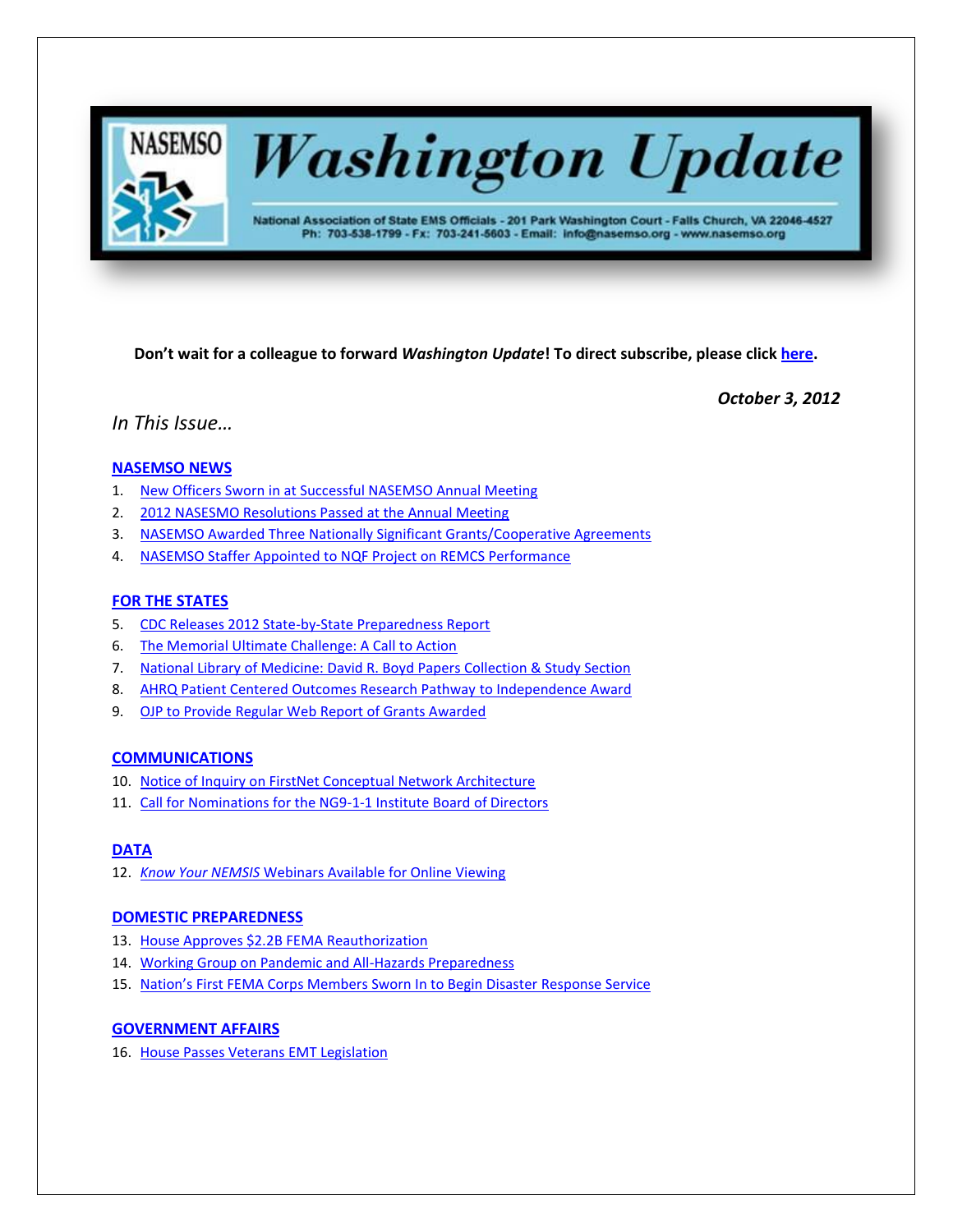## **[PEDIATRIC EMERGENCY CARE](#page-5-6)**

- 17. [Recommendations for the Safe Transportation of Children in Emergency Ground Ambulances Released](#page-5-7)
- 18. [PediatricReadiness.org Goes Live](#page-6-0)
- 19. [Safe Kids Releases Walking Safely Report](#page-6-1)

## **[TRAUMA](#page-6-2)**

20. [ATS Solicits Input on National Trauma Awareness Month Campaign Materials](#page-6-3)

## **[FEDERAL PARTNERS](#page-6-4)**

- 21. [As Real ID Act Deadline Nears, DHS Needs to Lead, Says GAO](#page-6-5)
- 22. [Responsive Design and the New Medicare.gov](#page-7-0)
- 23. [ASPR Twitter Challenge Sparks Innovation in Tracking Local Health Trends](#page-7-1)

## **[INDUSTRY NEWS](#page-7-2)**

- 24. [Primary Care + Public Health in the Community](#page-7-3)
- 25. GAO Releases Report: *[Ambulance Providers: Costs and Medicare Margins Varied Widely](#page-7-4)*
- 26. [Influenza Vaccination Coverage Among Health-Care Personnel](#page-7-5)  2011–12 Influenza Season
- 27. [FEMA Isn't Learning as Much as it Should From National Exercises](#page-7-6)
- 28. [Ambulance Payment Legislation in Massachusetts](#page-8-0)
- 29. [White House Office of Management and Budget Releases Report on Effects of Sequestration](#page-8-1)
- 30. [How Indiana's Task Forces Aid Emergency Response](#page-8-2)
- 31. [IOM Releases New Video: Primary Care + Public Health in the Community](#page-8-3)

## **[LINKS TO INTERESTING ABSTRACTS OR WEBCASTS](#page-8-4)**

- 32. [Correlation of ACS-Verified Trauma Centers with CDC Statewide Pediatric Mortality Rates](#page-8-5)
- 33. [Study Finds Correlation Between Patient Safety Culture and Positive Assessment of Care](#page-8-6)

## **UPCOMING EVENTS**

## **\*\*[\\*STATEWIDE EMS CONFERENCES\\*](#page-9-0)\*\***

**\*\*[\\*National Conferences and Special Meetings\\*](#page-9-1)\*\***

#### <span id="page-1-0"></span>**1. New Officers Sworn in at Successful NASEMSO Annual Meeting**

New NASEMSO officers were sworn in at the NASEMSO Annual Meeting in Boise, Idaho. Jim DeTienne (MT) was sworn in to the office of President by Immediate Past President Randy Kuykendall (CO). Paul Patrick (UT) was elected as the President-Elect and Dennis Blair (AL) to the office of Secretary. The ambitious program schedule at the annual meeting covered many topics including the National EMS Bike Ride, D-Block, Implementation of the EMS Education Agenda, Funding for EMS Projects, Understanding the Rural EMS Crisis, and more. NASEMSO sincerely appreciates the efforts and participation of all attendees and presenters with our annual meeting. Powerpoint presentations will become available to attendees as soon as the collation is competed at the national ofice.

## <span id="page-1-1"></span>**2. 2012 NASESMO Resolutions Passed at the Annual Meeting**

During the NASEMSO Annual Meeting in Boise, Idaho, September 26-27, three Resolutions were passed: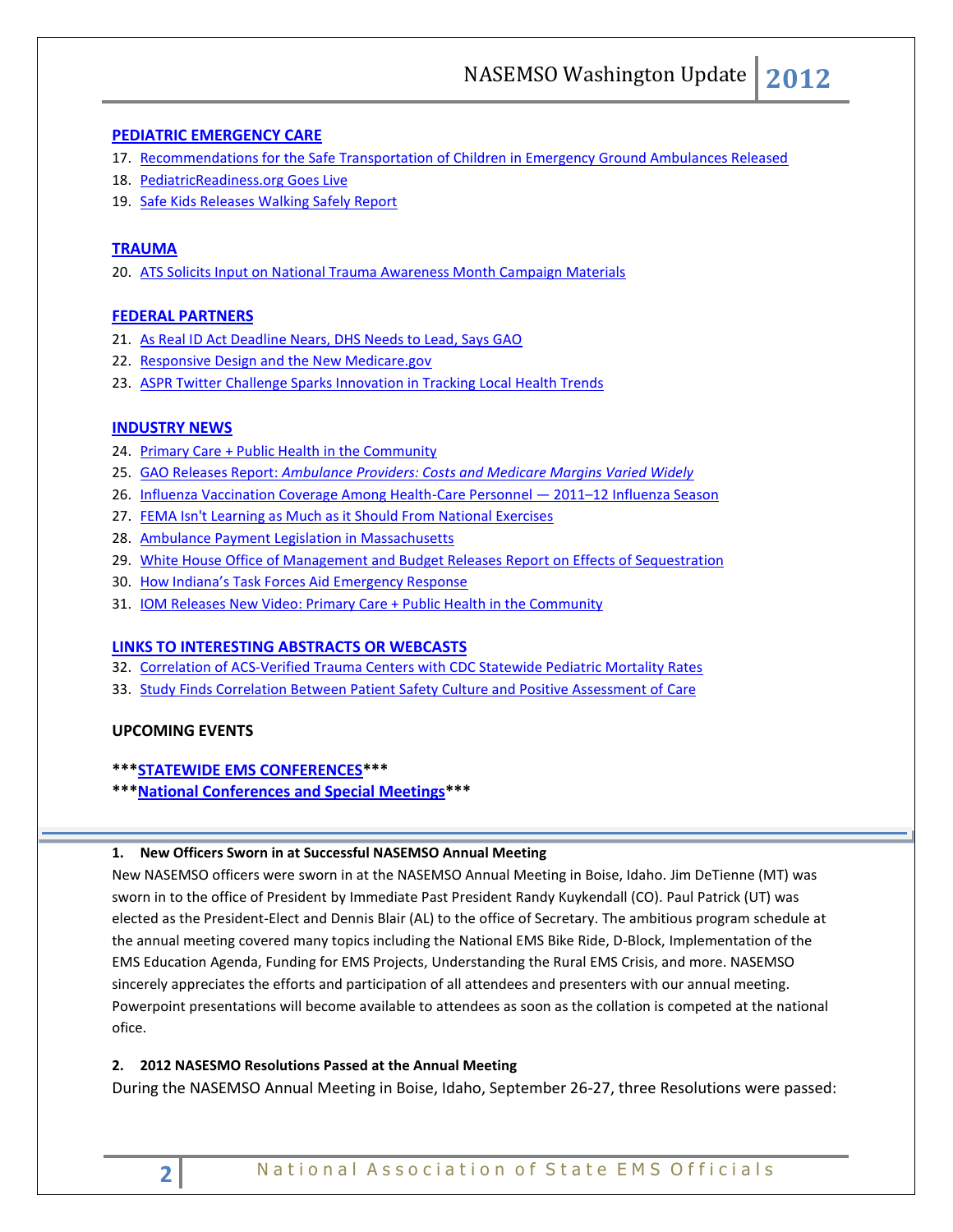- *Science and Technology EMS Research Support – Department of Homeland Security* endorses and asks that the Department of Homeland Security, Under Secretary of Science and Technology, continues to support technology innovations and safety device research for EMS workers on the front lines of homeland security.
- *MCI MUCC Implementation* requests that the MUCC implementation plan being developed by the Federal Interagency Committee on EMS (FICEMS) includes provisions that its member federal agencies will provide sufficient grants, coordination, and other support to states and local jurisdictions so as to minimize the complexity of the transition and the fiscal impact on states and local jurisdictions; and that FICEMS and its member agencies support further scientific studies on various approaches to mass casualty triage and on the effectiveness of the MUCC.
- With the impending retirement of Bill Brown as Executive Director of the National Registry of EMTs (NREMT), NASEMSO also presented the *Resolution of Esteem and Respect, William E. Brown:* whose contributions to the EMS profession have been numerous including establishing requirement for graduation of paramedics from accredited programs, as well as the high level of integrity of the certification examination process which ensures a safe and competent work force. NASEMSO resolved that Bill will be always in our hearts and recollections with sincere gratitude and many fond memories.

The finalized resolutions will be posted on the NASEMSO website [here.](http://www.nasemso.org/Advocacy/PositionsResolutions/Resolutions.asp)

## <span id="page-2-0"></span>**3. NASEMSO Awarded Three Nationally Significant Grants/Cooperative Agreements**

Just as the NASEMSO Annual Meeting was concluding, the ink was drying on three nationally significant grant and cooperative agreements. The new projects are:

- *Model EMS Guidelines.* Funded by NHTSA, this two-year project will be completed by the Medical Directors Council. The purpose of this project is to develop national model EMS guidelines, intended to help state EMS systems ensure a more standardized approach to the practice of patient care, and to encompass evidence-based guidelines as they are developed. For more information on this project, contact [Mary Hedges.](mailto:hedges@nasemso.org)
- *Statewide Implementation of a Prehosptial Care Guideline*. Funded by NHTSA, this is a three-year project with co-Principal Investigators Matt Sholl (Maine EMS Medical Director) and Peter Taillac (Utah EMS Medical Director). The objective of this grant is to support the use and further refinement of the National Evidence-Based Guideline Model Process, developed under the auspices of the Federal Interagency Committee on EMS and the National EMS Advisory Council. For more information on this project, contact [Rachael Alter.](mailto:alter@nasemso.org)
- *Model Interstate Compact for EMS Personnel Licensure for State Adoption*. This project will initiate a 20-month process to develop a model interstate compact for states' legislative use to solve the problem associated with day-to-day emergency deployment of EMS personnel across state boundaries. For more information on this project, contac[t Dia Gainor.](mailto:dia@nasemso.org)

## <span id="page-2-1"></span>**4. NASEMSO Staffer Appointed to NQF Project on REMCS Performance**

NASEMSO Program Manager Kathy Robinson has been appointed to serve as an expert panelist for the National Quality Forum's (NQF) project on Regionalized Emergency Medical Care Services (REMCS) Performance Measurement: Gap Analysis and Measure Topics Prioritization on Emergency Department Crowding and Boarding, Preparedness, and Surge Capacity. Building on prior work by the NQF, this effort seeks to provide guidance for measure development to ASPR's prioritized areas of 1) ED crowding, including a specific focus on boarding and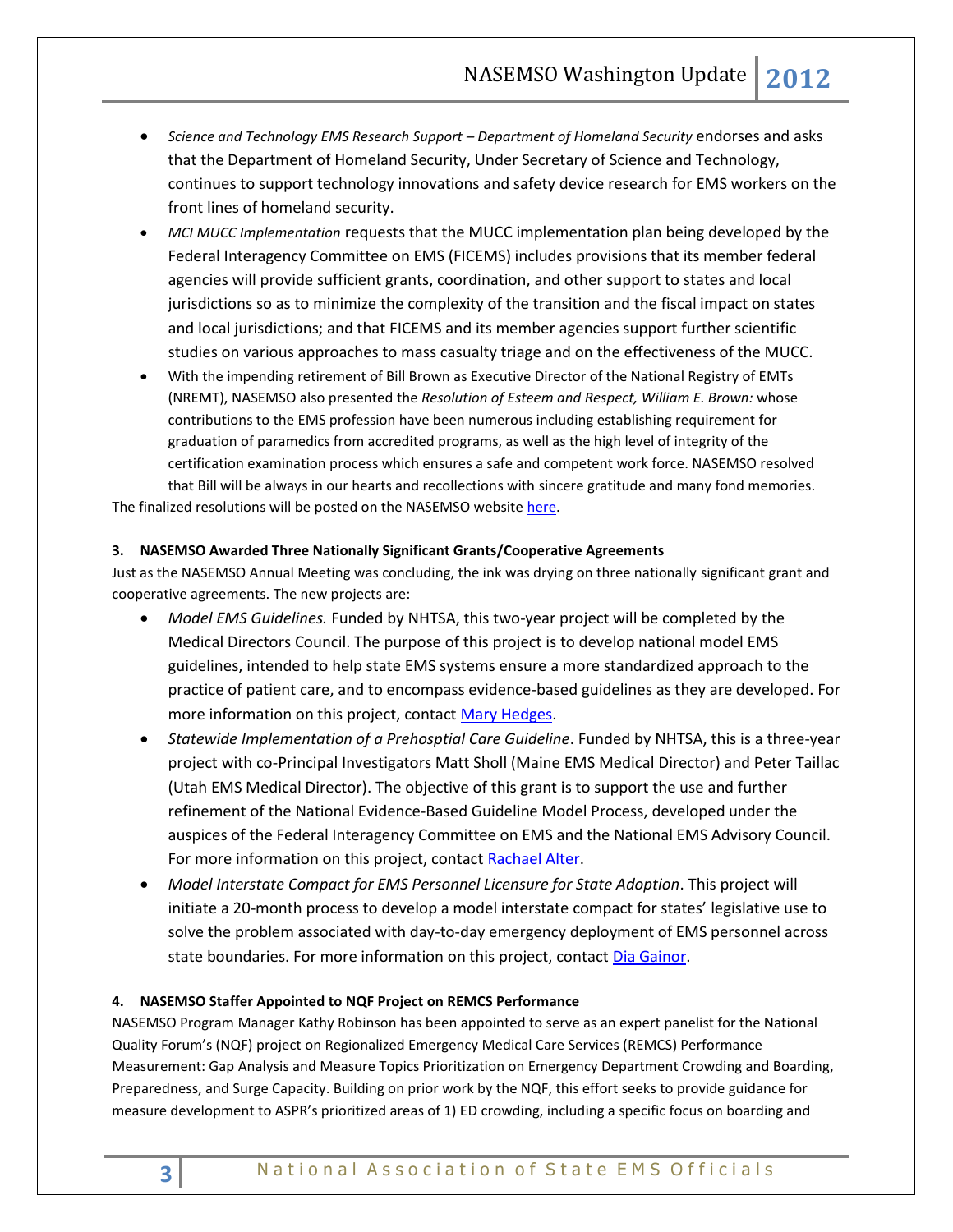diversion, 2) emergency preparedness, and 3) surge capacity. It will expand NQF's previous consensus development process work in the emergency care arena [\(Emergency Care: Phase I](http://www.qualityforum.org/Projects/n-r/Regionalized_Emergency_Care/Regionalized_Emergency_Care__Phase_1.aspx) and [Emergency Care: II Report\)](http://www.qualityforum.org/Projects/e-g/Emergency_Care/Emergency_Care__Phase_II.aspx), which endorsed consensus standards for emergency care providers and system performance. The mission of the National Quality Forum is to improve the quality of American healthcare by setting national priorities and goals for performance improvement, endorsing national consensus standards for measuring and publicly reporting on performance, and promoting the attainment of national goals through education and outreach programs.

## <span id="page-3-1"></span><span id="page-3-0"></span>**5. CDC Releases 2012 State-by-State Preparedness Report**

The CDC's new state-by-state preparedness report, 2012 State-By-State Report on Laboratory, Emergency Operations Coordination, and Emergency Public Information and Warning Capabilities, is now available. Clic[k here](http://www.cdc.gov/phpr/reportingonreadiness.htm) for a copy of the report and other related CDC preparedness materials.

## <span id="page-3-2"></span>**6. The Memorial Ultimate Challenge: A Call to Action**

The National EMS Memorial Service and Air Medical Memorial Boards have joined forces to raise funds for the building of their respective memorials. The challenge: Each EMS agency in the country is challenged to raise \$1,000 and each air medical program is challenged to raise \$3,000 by Dec/ 31, 2012. If this challenge is successful, both memorials could be built in the coming year. For complete information on the Ultimate Challenge, download the press [release](http://www.nasemso.org/documents/UCPressRelease2.pdf) and [an article](http://www.nasemso.org/documents/TheUltimateChallenge-final.pdf) by Krista Haugen, Air Medical Memorial PIO and Jana Williams, National

**ACCEPT THE** 

EMS Memorial Service PIO, in support of this effort. For more information on the challenge and

# the memorials, please visit[: www.ultimate-challenge.org](http://www.ultimate-challenge.org/) and [www.airmedicalmemorial.com;](http://www.airmedicalmemorial.com/) [www.nemsms.org.](http://www.nemsms.org/)

## <span id="page-3-3"></span>**7. National Library of Medicine: David R. Boyd Papers Collection & Study Section**

Along with the National Library of Medicine (NLM), the recently retired Dr. David R. Boyd, MDCM, FACS is beginning a collection with the National Library of Medicine (NLM) of Trauma and Emergency Medical Care and EMS Systems. Dr. Boyd is asking for contributions to this important collection of materials. This could include published works, technical documents and governmental initiatives and any relevant working correspondence that will enhance these archival materials. The NLM will preserve, arrange, describe them, and generate an online search mechanism. This collection will provide a singular place where the writings of the many contributors that helped define and structure our nation's emergency medical services delivery system can be located and made accessible to future scholars, researchers and historians. The establishment of the David R Boyd and Contributing Associates Archival EMSS Papers Collection and Study Section will record and maintain your contributions and give recognition to your work and involvement as well. For questions, or if you have materials you would like to contribute, please contact Dr. Boyd at: [drboydmd@yahoo.com.](mailto:drboydmd@yahoo.com)

## <span id="page-3-4"></span>**8. AHRQ Patient Centered Outcomes Research Pathway to Independence Award**

The Agency for Health Care Research and Quality (AHRQ) announces Patient Centered Outcomes Research (PCOR) Pathway to Independence Award (K99/R00) program. The primary purpose of the AHRQ PCOR Pathway to Independence Award program is to increase and maintain a strong cohort of new and talented AHRQ-supported independent investigators trained in comparative effectiveness methods to conduct patient care outcomes research. The program is designed to facilitate a timely transition from a junior non-tenure track faculty or a postdoctoral research position (or their equivalents) to a stable independent research career. The program targets investigators early in their careers to support their development in new sophisticated methodological comparative effectiveness research skills, interdisciplinary perspectives, and capabilities in PCOR. This FOA will utilize the K99/R00 award mechanism. Approximately \$1.5 million will be available to support the K99 phase of the award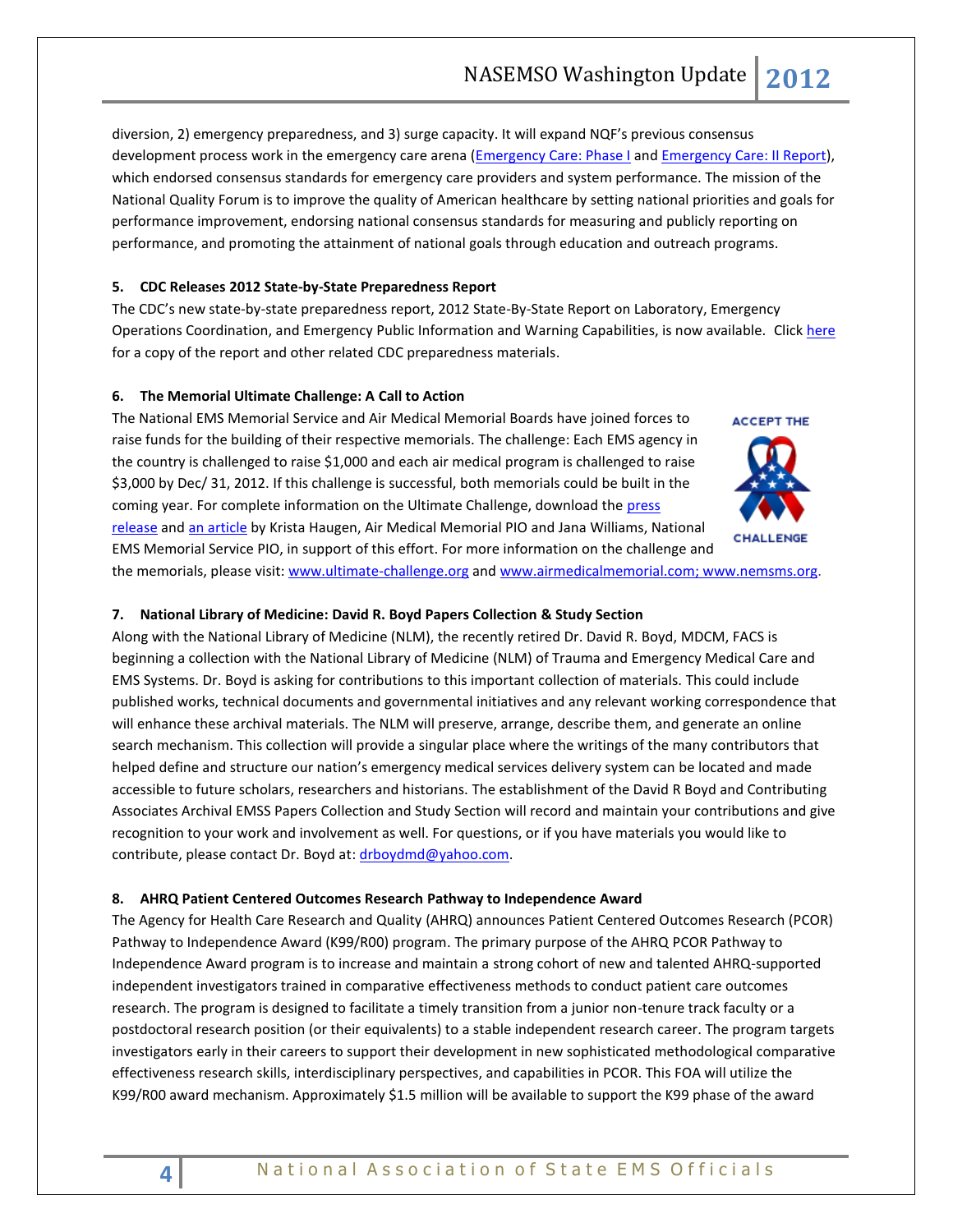and \$3 million for the R00 phase. It is anticipated that AHRQ will make approximately 10 awards. Awards issued under this FOA are contingent upon the availability of funds and the submission of a sufficient number of meritorious applications. The total amount awarded and the number of awards will depend upon the quality, duration and costs of the applications received. For more information...

## <span id="page-4-0"></span>**9. OJP to Provide Regular Web Report of Grants Awarded**

The Office of Justice Programs (OJP) now provides external stakeholders and the general public with an opportunity to view regular updates on grants awarded for Fiscal Year 2012. Each Monday, the OJP Office of Communications (OCOM) will post a weekly report of grants awarded at [www.OJP.gov.](http://www.ojp.gov/) The goal is to provide current information on the grants OJP has awarded; to highlight the work of OJP program offices and the impact on communities; and to improve transparency on OJP's grant award process. Starting this week on the OJP splash page, a ticker is posted highlighting "New Grants at OJP."

## <span id="page-4-2"></span><span id="page-4-1"></span>**10. Notice of Inquiry on FirstNet Conceptual Network Architecture**

The National Telecommunications & Information Administration (NTIA) has issued a Notice of Inquiry on behalf of the First Responder Network Authority (FirstNet) to seek public comment on the conceptual network architecture presentation made at the FirstNet Board of Directors' meeting held on September 25, 2012, as well as to invite input on other network design and business plan considerations. NTIA also seeks comment on the general concept of how to develop applications for public safety users as discussed at the FirstNet Board meeting. FirstNet intends to use the input received from this process to shape its efforts to establish the interoperable public safety broadband network based on a single, nationwide network architecture called for under the Middle Class Tax Relief and Job Creation Act of 2012 (Act). Comments must be received no later than November 1, 2012. For more [information…](http://www.ntia.doc.gov/federal-register-notice/2012/notice-inquiry-firstnet-conceptual-network-architecture)

## <span id="page-4-3"></span>**11. Call for Nominations for the NG9-1-1 Institute Board of Directors**

The NG9-1-1 Institute is seeking nominations for five seats to the NG9-1-1 Institute Board of Directors in the upcoming Fall 2012 election. Members of the NG9-1-1 Institute who represent one of the five open positions and are dedicated to the advancement of emergency services and are able to strengthen, assist and expand the NG9-1- 1 Institute are encouraged to submit a nomination form. The NG9-1-1 Institute Board of Directors Election Committee will review all nominations. The NG9-1-1 Institute Board of Directors is comprised of fifteen members. Four of these seats are permanent seats. They are held by an APCO, NENA, & NASNA appointed representative and the Executive Director of the NG9-1-1 Institute. The other eleven members are representatives from various constituencies each serving 2-year terms. Nominations are due October 9th at midnight. The following positions are up for election.

- Two (2) Positions from the Membership At Large;
- One (1) IP-Enabled Service Provider Position;
- One (1) Large Telecommunications Company Position; and
- One (1) Wireless Provider Position.

All nomination materials and the full description of the NG9-1-1 Institute Board of Directors, the positions and their descriptions can be found at the NG9-1-1 Institute [website.](http://www.ng911institute.org/Home.html) For more information...

#### <span id="page-4-5"></span><span id="page-4-4"></span>**12.** *Know Your NEMSIS* **Webinars Available for Online Viewing**

*Know Your NEMSIS I & II* Webinars are now available for online viewing. These trainings were a collaboration of the National EMS Information System (NEMSIS) Technical Assistance Center (TAC) and the Utah Department of Health, Bureaus of EMS and Health Promotion, made possible by the Epidemiology and Evaluation Committee (ECC) of the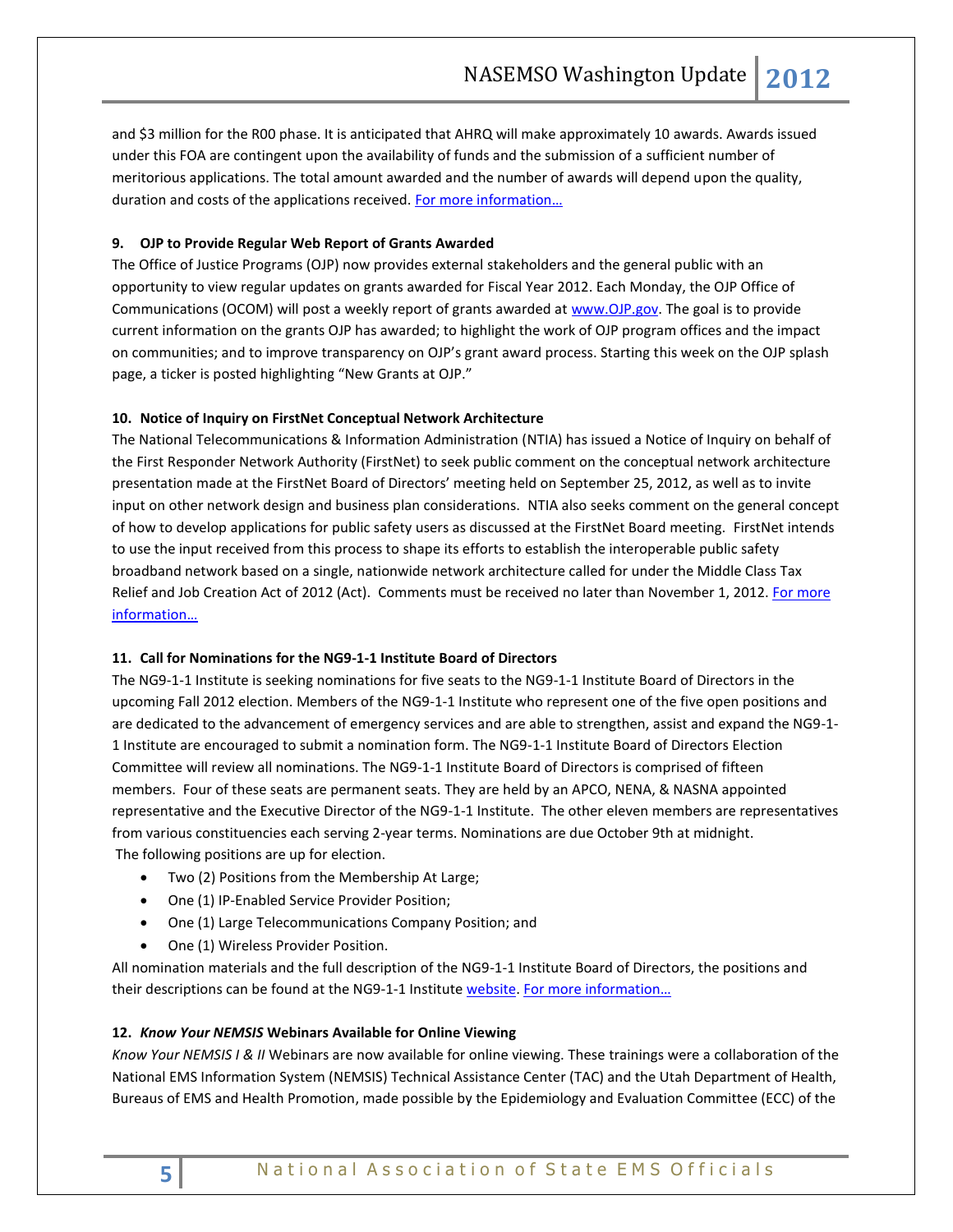Cardiovascular Health Council, National Association of Chronic Disease Directors. The presentations demonstrate how to use EMS data in public health surveillance, and show how to access the NEMSIS Analytical Cube and use criteria to identify a chronic disease. The NEMSIS TAC used "diabetic/hypoglycemia" as the Provider's Primary Impression for the demonstration. The goals of the two presentations are to encourage data linkage and collaboration between health care agencies. Click [here](http://breeze50992852.adobeconnect.com/p1tm7hejl4n/) for the March 22<sup>nd</sup> *Know Your NEMSIS I* presentation. Click [here](http://breeze50992852.adobeconnect.com/p17aaihg5oy/) for the August 30<sup>th</sup> *Know Your NEMSIS II* presentation. The slides only are located [here.](http://breeze50992852.adobeconnect.com/p3jne7ih6sg/)

#### <span id="page-5-1"></span><span id="page-5-0"></span>**13. House Approves \$2.2B FEMA Reauthorization**

The House approved Sept. 19 a \$2.2 billion, 2-year reauthorization of the Federal Emergency Management Agency. The bill [\(H.R. 2903\)](http://hdl.loc.gov/loc.uscongress/legislation.112hr2903) would authorize in total for fiscal years 2013 and 2014 about \$2.1 billion for salaries and expenses--including \$37 million to modernize the Integrated Public Alert and Warning System--\$71 million for the Urban Search and Rescue Response System, \$32 million for dam safety activities and \$4 million for emergency management assistance compact grants. For more information...

#### <span id="page-5-2"></span>**14. Working Group on Pandemic and All-Hazards Preparedness**

In November 2010, Office of the National Coordinator on Health IT convened a group of southeastern states in an effort to improve the country's ability to respond to disasters through the use of Health Information Exchange (HIE). The [final report](http://www.healthit.gov/sites/default/files/pdf/SERCH-White-Paper.pdf) from the project includes an actionable plan for incorporating HIE into disaster preparedness efforts. A [Buzz Blog](http://www.healthit.gov/buzz-blog/ehr-case-studies/disaster-preparedness-health-information-exchange/) post by Lee Stevens, ONC's State HIE Policy Office Director, discusses the report and its recommendations. And here's a recent [study](http://www.reuters.com/article/2012/09/24/us-variation-in-antibiotic-prescribing-h-idUSBRE88N0YA20120924) suggesting overprescribing in the US.

#### <span id="page-5-3"></span>**15. Nation's First FEMA Corps Members Sworn In to Begin Disaster Response Service**

A historic new collaboration between two federal agencies to strengthen the nation's disaster response capabilities was launched as the nation's first 240 FEMA Corps members were sworn into service at an induction ceremony in Vicksburg, Mississippi. FEMA Corps is an innovative partnership between the Federal Emergency Management Agency (FEMA) and the Corporation for National and Community Service (CNCS) to enhance disaster response and recovery capacity while expanding career opportunities for young people. For more information...

#### <span id="page-5-5"></span><span id="page-5-4"></span>**16. House Passes Veterans EMT Legislation**

The House has passed (by voice vote) H.R. 4124, the Veteran Emergency Medical Technician Support Act of 2012, which would help veterans trained as EMTs in the military to transfer into similar civilian jobs. Clic[k here](http://hdl.loc.gov/loc.uscongress/legislation.112hr4124) for more information on H.R. 4124, to include bill text and summary

## <span id="page-5-7"></span><span id="page-5-6"></span>**17. Recommendations for the Safe Transportation of Children in Emergency Ground Ambulances Released**

"Working Group Recommendations for the Safe Transportation of Children in Emergency Ground Ambulances" has been posted on the NHTSA website. The intent of the recommendations presented in this report is to improve the safe transport of children in emergency ground ambulances. Although recent crash data in the United States do not indicate that children are being killed or injured in ambulance crashes as patients or passengers, a review of local and national media coverage of ambulance crashes suggests that children of all ages may not be properly restrained while riding in ambulances and can potentially be injured if involved in a crash. Meanwhile, accepted national protocols for EMS and child passenger safety professionals in the United States for how best to safely transport children in ground ambulances from the scenes of traffic crashes or medical emergencies to hospitals or other facilities are very limited. The goal of this project is to provide consistent national recommendations that will be embraced by local, State, and national emergency medical services organizations, enabling them to reduce the frequency of emergency transports of ill, injured or uninjured children in an unsafe or inappropriate manner. It is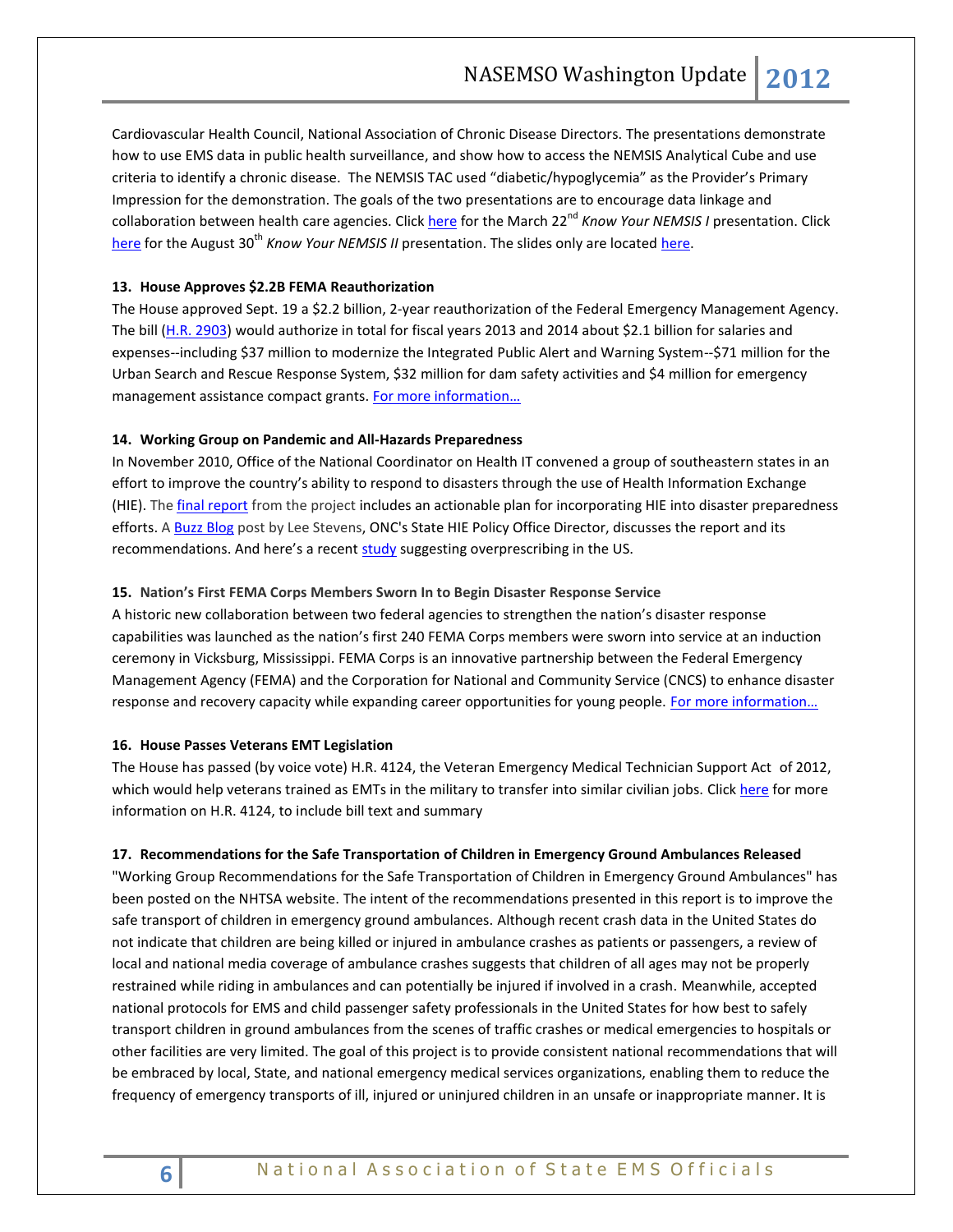hoped that the recommendations provided in this report will address the lack of consistent standards or protocols among EMS and child passenger safety professionals in the United States regarding how to most safely transport children in ground ambulances from the scene of a traffic crash or medical emergency to a hospital or other facility. Clic[k here](http://www.nhtsa.gov/staticfiles/nti/pdf/811677.pdf) to view the report.

#### <span id="page-6-0"></span>**18. PediatricReadiness.org Goes Live**

The website for the National Pediatric Readiness Project is now live! Go to [http://www.PediatricReadiness.org](http://www.pediatricreadiness.org/) to access the latest information and resources about this national quality improvement initiative. The site is divided into seven sections: About, Assessment, Readiness Toolkit, State Results, Current News, Partners, and State Partnership Portal. Click on the special portal for State Partnership managers to access fact sheets, brochures, PowerPoints, and other materials designed to help grantees with promotional and educational efforts at the state level. Click on the Assessment section for information on how the assessment is being administered, who should participate in the assessment, and what feedback will be available to those that participate in the assessment. The Readiness Toolkit, which will be released later this Fall, will provide users direct access to the tools and resources that will help them address any unmet needs identified through their assessment. Each state will also have its own page under the State Results section. Here users will find each state's or U.S. territory's overall assessment response rate; median pediatric readiness score; and a list of the National Pediatric Readiness State Team members. States and U.S. territories can also chose to list any meetings, conferences, and publications related to project implementation or any quality improvement measures they will be implementing within the state or territory.

#### <span id="page-6-1"></span>**19. Safe Kids Releases Walking Safely Report**

Safe Kids released *[Walking Safely, A Report to the Nation,](http://www.safekids.org/assets/docs/safety-basics/safety-tips-by-risk-area/Walking-Safely-Research-Report.pdf)* which examines 15-year trends in child pedestrian injuries and deaths in the U.S. Interestingly, the most at-risk age group has shifted since 1995 when 5-9 year olds sustained the most injuries, to today when teens are at greatest risk. The death rate among older teens is now twice that of younger children.

#### <span id="page-6-3"></span><span id="page-6-2"></span>**20. ATS Solicits Input on National Trauma Awareness Month Campaign Materials**

Each year, the American Trauma Society (ATS), in collaboration with the Society of Trauma Nurses and the EMS for Children National Resource Center, convene a committee to identify the theme and materials for National Trauma Awareness Month (NTAM). Committee members research current trends in traumatic injury prior to selecting one cause of major injuries to focus on during NTAM. The May 2012 observation focused on the growing problem of distracted driving. The campaign materials included, but were not limited to: fact sheets, pamphlets, videos, and games directed at educating the public on distracted drivers and persons or things that will distract the driver. In preparation for the 2013 celebration, ATS has put together a [survey](https://www.surveymonkey.com/s/ntam) aimed to help improve future campaign materials. Please take the time today to submit your input.

## <span id="page-6-5"></span><span id="page-6-4"></span>**21. As Real ID Act Deadline Nears, DHS Needs to Lead, Says GAO**

States have until mid-January to comply with new standards for driver's license security, but the Homeland Security Department needs to give them more support, the Government Accountability Office says. DHS will determine whether states are compliant, but its guidance has been ad hoc or just in response to specific requests from states, GAO says in a Sept. 21 [report](http://www.gao.gov/assets/650/648689.pdf) . The Real ID Act of 2005 set minimum standards for driver's license security. Though states don't have to comply, federal agencies will eventually only accept licenses that meet the standards, so they'll be needed to board commercial airplanes and enter federal buildings. For more [information…](http://www.fiercehomelandsecurity.com/story/real-id-act-deadline-nears-dhs-needs-lead-says-gao/2012-09-26?utm_medium=nl&utm_source=internal)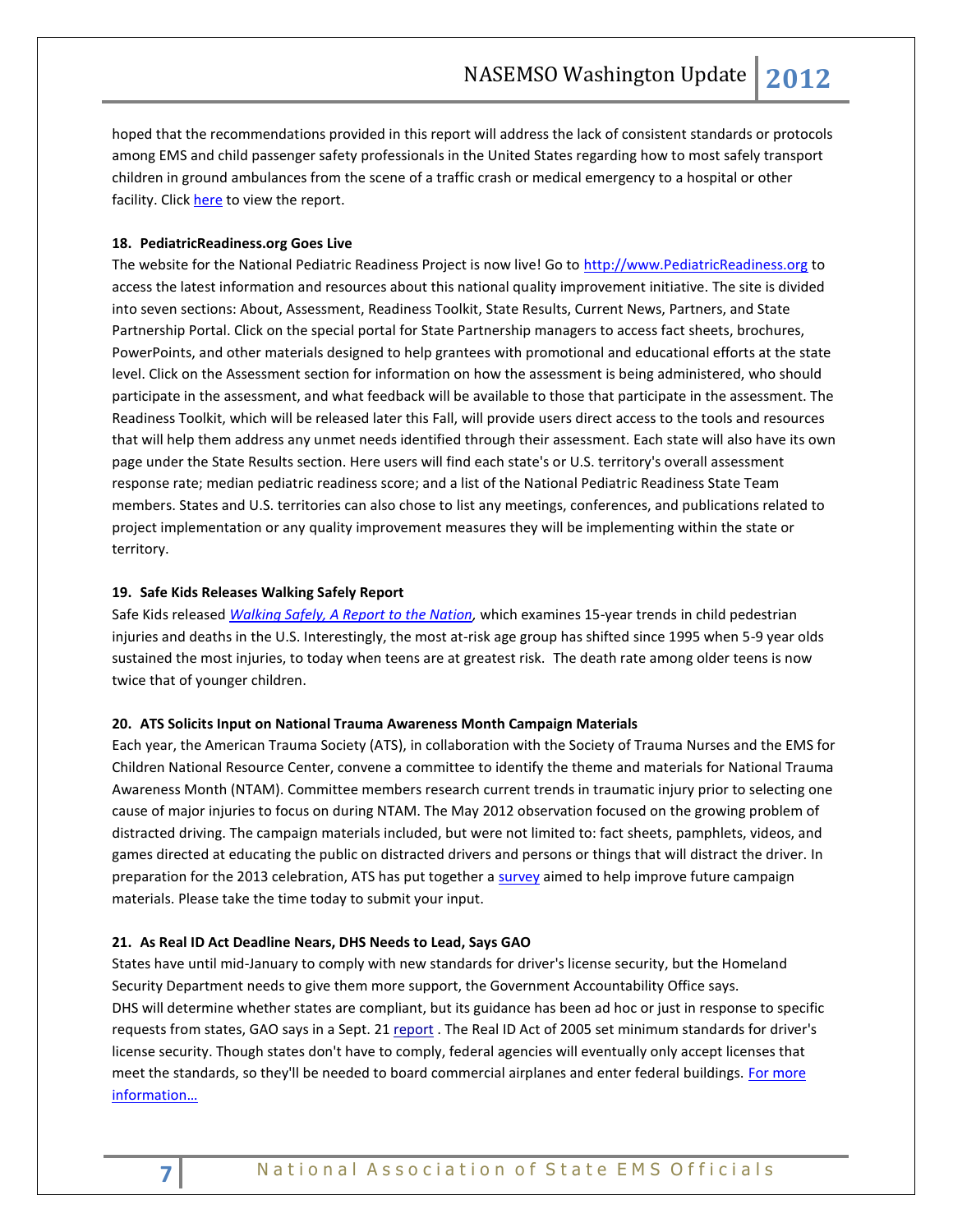#### <span id="page-7-2"></span><span id="page-7-0"></span>**22. Responsive Design and the New Medicare.gov**

The Centers for Medicare & Medicaid Services (CMS) launched a major redesign of the Medicare.gov website making content more accessible and easier for beneficiaries, their families, and caregivers to understand. For more [information…](http://www.hhs.gov/digitalstrategy/responsive-design-and-new-medicaregov.html)

#### <span id="page-7-1"></span>**23. ASPR Twitter Challenge Sparks Innovation in Tracking Local Health Trends**

Local public health officials can use a free new Web-based application, [MappyHealth,](http://www.mappyhealth.com/) to track health concerns in real time in their communities using Twitter, the U.S. Department of Health and Human Services' Office of the Assistant Secretary for Preparedness and Response (ASPR) announced today. MappyHealth is the winning submission of 33 applicants in a developers' challenge, "Now Trending: #Health in My Community," sponsored by ASPR. Health officials can use data they gain through the app to complement other health surveillance systems in identifying emerging health issues and as an early warning of possible public health emergencies in a community. [For more information…](http://www.hhs.gov/news/press/2012pres/09/20120913a.html)

#### <span id="page-7-3"></span>**24. Primary Care + Public Health in the Community**

A [new video](http://click.newsletters.nas.edu/?ju=fe1f157570620c7a741c77&ls=fdeb1c78716c017e7114747d&m=fefd1276756204&l=fe9a16717462057f7d&s=fe261c7974600474741273&jb=ffcf14&t=) from the IOM describes the clear need for better integration of primary care and public health. Based on the recent IOM report *[Primary Care and Public Health: Exploring Integration to Improve Population Health](http://click.newsletters.nas.edu/?ju=fe1e157570620c7a741c78&ls=fdeb1c78716c017e7114747d&m=fefd1276756204&l=fe9a16717462057f7d&s=fe261c7974600474741273&jb=ffcf14&t=)*, the video offers concrete examples to show how primary care and public health can work together to improve health. It i[s available to watch online or can be downloaded as slides.](http://click.newsletters.nas.edu/?ju=fe1d157570620c7a741c79&ls=fdeb1c78716c017e7114747d&m=fefd1276756204&l=fe9a16717462057f7d&s=fe261c7974600474741273&jb=ffcf14&t=)

#### <span id="page-7-4"></span>**25. GAO Releases Report:** *Ambulance Providers: Costs and Medicare Margins Varied Widely*

The Government Accountability Office (GAO) has released a report*, Ambulance Providers: Costs and Medicare Margins Varied Widely; Transports of Beneficiaries Have Increased.* To view the report, clic[k here.](http://www.gao.gov/products/GAO-13-6)

#### <span id="page-7-5"></span>**26. Influenza Vaccination Coverage Among Health-Care Personnel — 2011–12 Influenza Season**

Influenza vaccination of health-care personnel (HCP) is recommended by the Advisory Committee on Immunization Practices (ACIP). Vaccination of HCP can reduce morbidity and mortality from influenza and its potentially serious consequences among HCP, their family members, and their patients. To provide timely estimates of influenza vaccination coverage and related data among HCP for the 2011–12 influenza season, CDC conducted an Internet panel survey with 2,348 HCP during April 2–20, 2012. This report summarizes the results of that survey, which found that, overall, 66.9% of HCP reported having had an influenza vaccination for the 2011–12 season. For more [information…](http://www.cdc.gov/mmwr/preview/mmwrhtml/mm6138a1.htm)

#### <span id="page-7-6"></span>**27. FEMA Isn't Learning as Much as it Should From National Exercises**

The corrective actions that agencies were tasked with taking after national disaster-response exercises in 2007 and 2009 are less than half complete, a Homeland Security office of inspector general report says. The biennial exercises are meant to assess the nation's capacity to prepare for and respond to a major disaster. The Federal Emergency Management agency runs the exercises, but they involve all levels of government. More than 10,000 people at about 135 sites participated in the 2011 exercise. FEMA's protocol for the exercises focuses on developing corrective actions--steps that need to be taken to close gaps in preparedness. But only 40 percent of the corrective actions from the 2007 and 2009 exercises are complete, says the report, dated Sept. 11. For more [information…](http://www.fiercehomelandsecurity.com/story/oig-fema-isnt-learning-much-it-should-national-exercises/2012-09-26)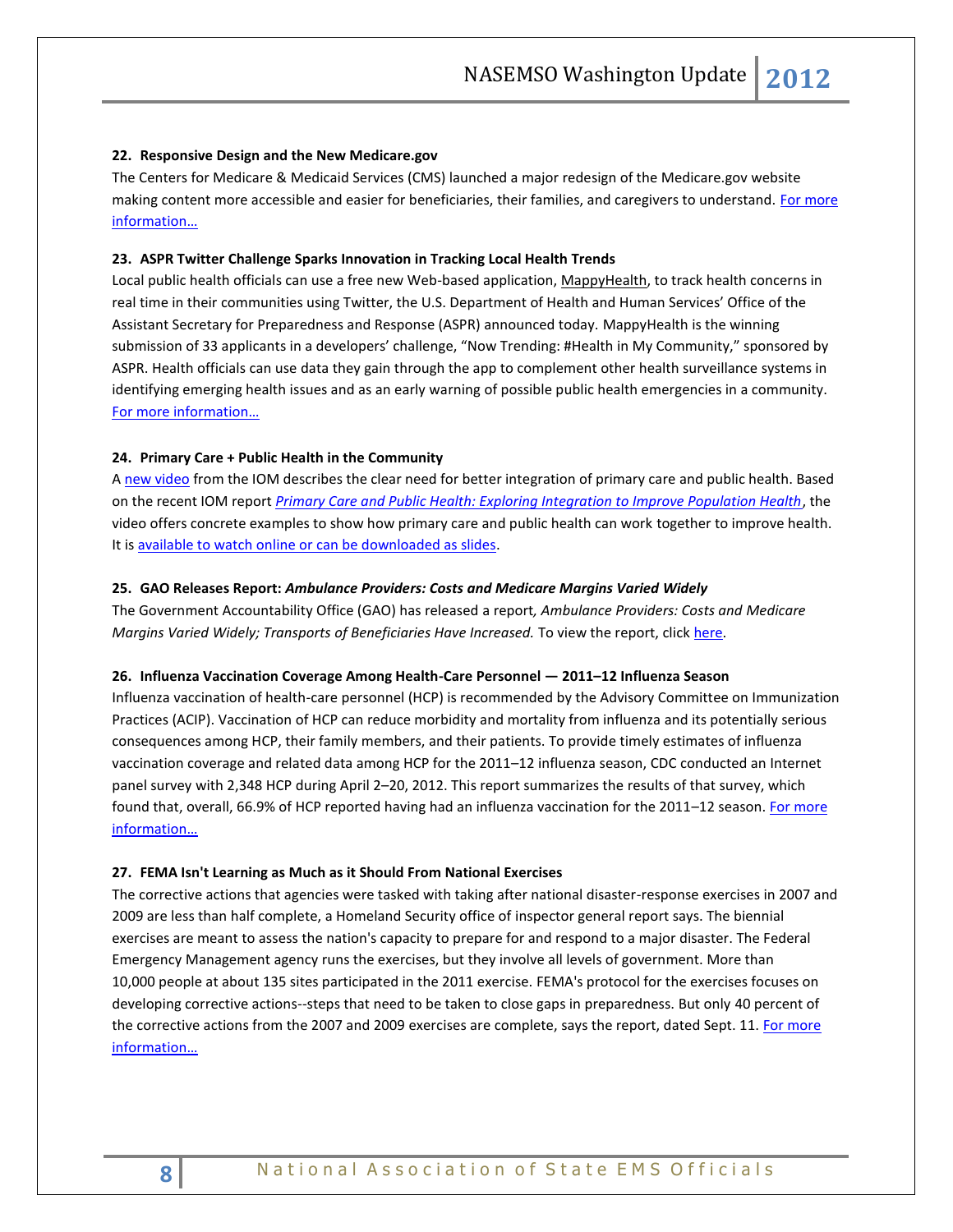#### <span id="page-8-0"></span>**28. Ambulance Payment Legislation in Massachusetts**

"An Act Relative to Payment for Use for Ambulance Services" now sits in the Massachusetts House Committee on Third Readings. The bill's sponsor State Rep. James Cantwell says if the house doesn't accept the governor's amendment the bill will die. The bill requires insurance companies to directly reimburse ambulance companies for services instead of paying the customer and expecting them to pass along the money. The governor's amendment calls for insurance companies to set the rates for non-contract ambulance services. It would create a rate equal to the basic ambulance charge, or three times the current rate of Medicaid and Medicare. Some ambulance providers disagree with this amendment to the bill and would like to set their own rates. To see the news report, click [here.](http://www.wggb.com/2012/08/14/ambulance-payment-legislation/) To read the bill, click here.

#### <span id="page-8-1"></span>**29. White House Office of Management and Budget Releases Report on Effects of Sequestration**

The White House Office of Management and Budget has released their report on the effects of sequestration. It reflects the 8.2 percent decrease in non-defense discretionary programs and 7.6 percent for non-defense mandatory programs like the Prevention and Public Health Fund (a \$76 million cut). Under sequestration, the Centers for Disease Control would be cut by over \$560 million (including the Fund cut), and the National Institutes of Health by over \$2.5 billion. Click [here](http://www.kaiserhealthnews.org/~/media/Files/2012/105934922OmbSequestrationReport.pdf) to read the report.

#### <span id="page-8-2"></span>**30. How Indiana's Task Forces Aid Emergency Response**

The Indiana Department of Homeland Security (IDHS) was formed in 2005, when five state agencies were combined, including homeland security, emergency management, the state fire marshal and state building commissioner. To capitalize on lessons learned, Indiana created District Response Task Forces, units that are staffed by local emergency response personnel who can help with the response to an in-state or out-of-state emergency. Joe Wainscott, IDHS Executive Director, shared information on the impetus behind the task forces and how they have aided emergency response. For more information...

#### <span id="page-8-3"></span>**31. IOM Releases New Video: Primary Care + Public Health in the Community**

The Institute of Medicine (IOM) released a new video based on the IOM report, *[Primary Care and Public Health:](http://click.newsletters.nas.edu/?ju=fe3015757167077f711677&ls=fdf01c78716c017e71147674&m=fefd1276756204&l=fe8c16737c650c7872&s=fe261c7974600474741273&jb=ffcf14&t=)  [Exploring Integration to Improve Population Health.](http://click.newsletters.nas.edu/?ju=fe3015757167077f711677&ls=fdf01c78716c017e71147674&m=fefd1276756204&l=fe8c16737c650c7872&s=fe261c7974600474741273&jb=ffcf14&t=)* The video describes "the clear need for better integration of primary care and public health…. The video offers concrete examples to show how primary care and public health can work together to improve health." Clic[k here](http://www.iom.edu/Reports/2012/Primary-Care-and-Public-Health/Video.aspx) to view the video.

#### <span id="page-8-5"></span><span id="page-8-4"></span>**32. Correlation of ACS-Verified Trauma Centers with CDC Statewide Pediatric Mortality Rates**

*The Journal of Trauma and Acute Care Injury* published a study that investigated the relationship between pediatric trauma centers, verified by the American College of Surgeons (ACS), and pediatric injury mortality rates. Investigators used 2008 data from the Centers for Disease Control and Prevention's (CDC) National Center for Injury Prevention and Control to determine the number of ACS-verified adult trauma centers (vATC), ACS-verified pediatric trauma centers (vPTC), and mortality rates. For more information...

#### <span id="page-8-6"></span>**33. Study Finds Correlation Between Patient Safety Culture and Positive Assessment of Care**

A new AHRQ-funded study found that hospitals whose staff members have more positive perceptions of patient safety culture tend to receive more positive assessments of care from patients. The study was based on data from 73 hospitals that participated in two surveys of hospital patient safety and quality: AHRQ's Hospital Survey on Patient Safety Culture, which measures hospital patient safety culture; and the Consumer Assessment of Healthcare Providers and Systems ® Hospital Survey, which measures adult inpatients' experiences with hospital care and services. Two patient safety culture areas -- organizational learning/continuous improvement, and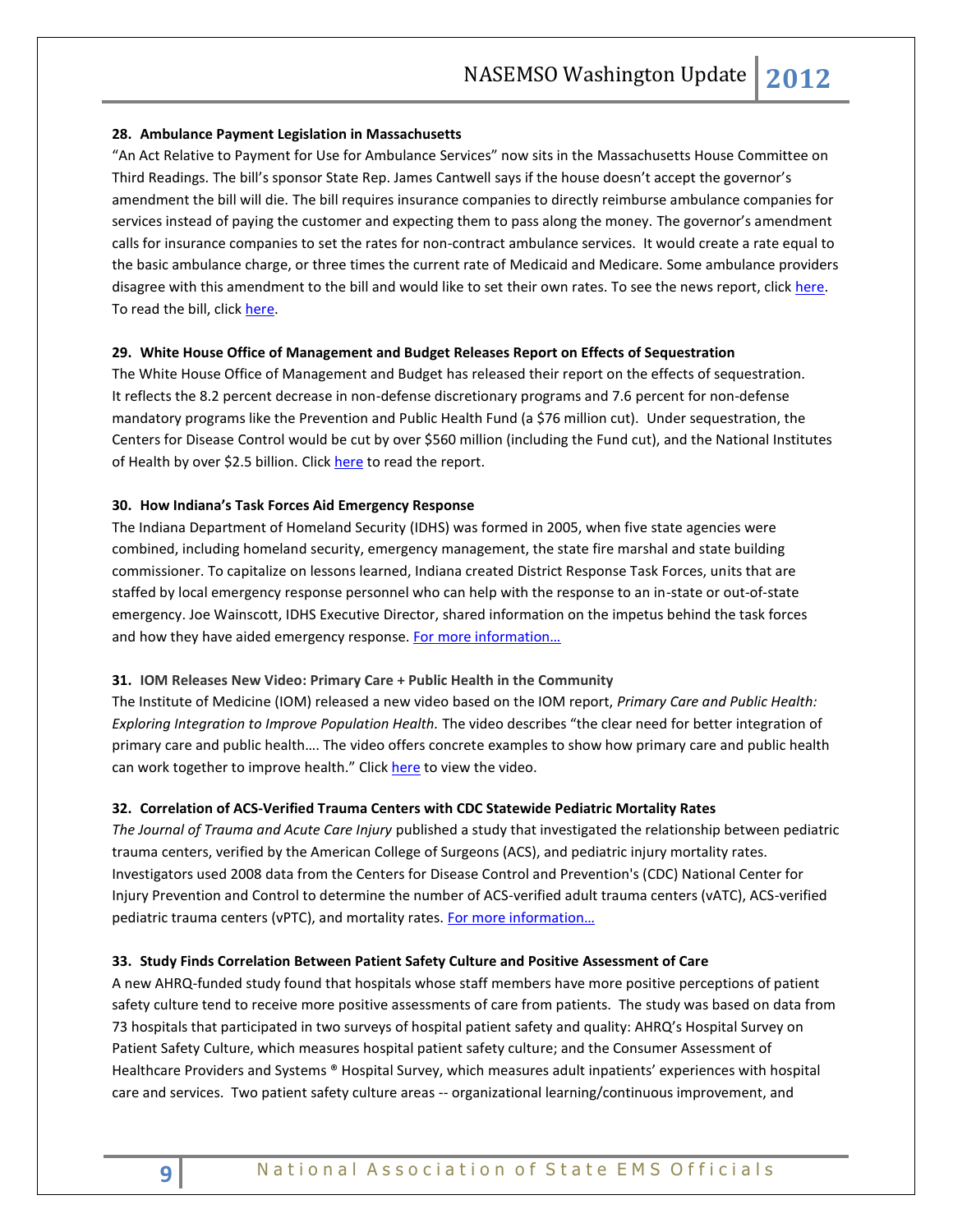teamwork within units -- showed the strongest relationship to patients' experiences with care. Four patient experience measures -- communication with nurses, communication about medicines, responsiveness of hospital staff, and hospital environment -- showed the strongest relationships to patient safety culture. The study suggests that efforts aimed at improving organizational patient safety culture among staff members may have a positive impact on patients' experience of care. The article, "Exploring Relationships Between Patient Safety Culture and Patients' Assessments of Hospital Care," was published in the September issue of the *Journal of Patient*  Safety. Clic[k here](http://www.ncbi.nlm.nih.gov/pubmed/22785344) to access the abstract.

#### **UPCOMING EVENTS**

## <span id="page-9-0"></span>**\*\*\*STATEWIDE EMS CONFERENCES\*\*\***

New York State EMS Conference-Vital Signs. October 18-21, 2012. Syracuse, NY. For more information...

18<sup>th</sup> Annual Pocono EMS Conference. October 18-21, 2012. Inn at Pocono Manor, Pocono Manor, PA. For more [information…](http://www.poconoemsconference.com/)

New Jersey Statewide Conference on EMS. November 1 -4, 2012. Sheraton, Atlantic City, NJ[. For more](http://www.njemsconference.com/)  [information…](http://www.njemsconference.com/)

33<sup>rd</sup> Annual Virginia EMS Symposium. November 7-11, 2012. Norfolk Waterside Marriott, Norfolk, Virginia. Register online to save time and money, check out our course catalog, which offers more than 250 courses, learn how to become a sponsor, review our call for presentations and additional event info! For more information...

27<sup>th</sup> Annual Texas EMS Conference. November 9-14, 2012. Austin Convention Center, Austin, Texas. For more [information…](http://www.texasemsconference.com/).

## **\*\*\*National Conferences and Special Meetings\*\*\***

<span id="page-9-1"></span>\*ASPR Preparedness Day. October 7, 2012. Denver, CO. You are encouraged to register by sending your name via e-mail to Deb Fly in the ACEP EMS and Disaster Preparedness Department at [dfly@acep.org.](mailto:dfly@acep.org) For more [information…](http://www.nasemso.org/Resources/Calendar/documents/ASPRPreparednessDayAgenda.pdf)

ACEP Scientific Assembly. October 8-11, 2012. Denver, CO. For more information...

\*NOSORH Annual Meeting. October 16-18, 2012. Madison, Wisconsin. [For more information…](http://www.nosorh.org/news/events.php)

The AAP National Conference & Exhibition (AAP Experience). October 20-23, 2012. Ernest N. Morial Convention Center, New Orleans. No matter your role in medicine, you belong at the world's largest pediatric conference. For [more information…](http://www.aapexperience.org/)

Air Medical Transport Conference. October 22-24, 2012. Seattle, WA. For more information...

15th Annual Trauma Center Association of America Trauma Conference and Annual Meeting. October 23-26, 2012. The Mills House, Charleston, SC. [For more information…](http://www.traumafoundation.org/education.htm)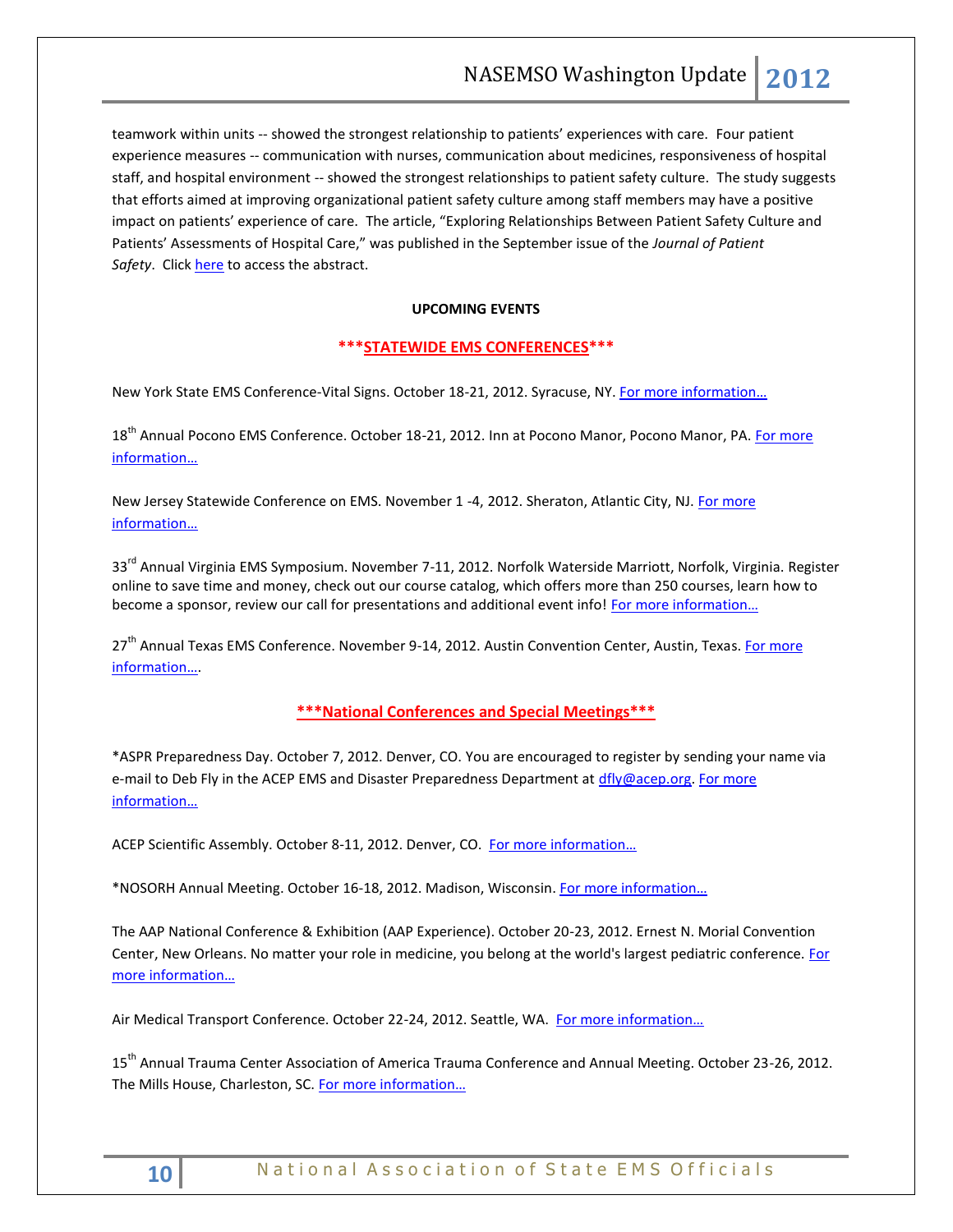2012 International Association of Emergency Medical Services Chiefs (IAEMSC) Annual EMS Leadership Summit. October 26-29, 2012. Capital Hilton, Washington, DC. [For more information…](http://www.iaemsc.org/conference.html)

APHA 140th Annual Meeting and Exposition. October 27-31, 2012. Moscone Convention Center West, San Francisco, CA. [For more information…](http://www.apha.org/meetings/AnnualMeeting/)

3<sup>rd</sup> Annual Trauma Quality Improvement Program (TQIP) Scientific Meeting and Training. October 28–30, 2012. Sheraton Philadelphia Downtown, Philadelphia, PA. [For more information…](http://www.facs.org/trauma/ntdb/tqip-meeting.html)

EMSWorld Expo. October 29-November 2, 2012. Ernest N. Morial Convention Center, New Orleans, LA. For more [information…](http://emsworldexpo.com/)

1<sup>st</sup> Annual World Trauma Symposium. November 1, 2012. Ernest N. Morial Convention Center, New Orleans, LA. For more [information…](http://www.worldtraumasymposium.com/)

21<sup>st</sup> Annual NNAEMSA Education Conference. November 5-9, 2012. Golden Nugget, Las Vegas, NV. For more [information…](http://www.nnaemsa.org/)

30<sup>th</sup> Annual International Trauma Conference. November 8-11, 2012. Hilton at the Walt Disney World Resort, FL. [For more information…](http://www.itrauma.org/conference/)

National Rural Health Day. November 15, 2012. Click [here](http://celebratepowerofrural.org/) to help with your planning!

See more EMS Events on NASEMSO's web site at <http://www.nasemso.org/Resources/Calendar/index.asp>

#### **NASEMSO Staff Contacts**

Elizabeth B. Armstrong, CAE, MAM / Executive VP (703) 538-1799 ext. 8 - [armstrong@nasemso.org](mailto:armstrong@nasemso.org)

Dia Gainor/Executive Director (703) 538-1799 ext. 7 Email: [Dia@nasemso.org](mailto:Dia@nasemso.org)

Sharon Kelly / Executive Assistant (703) 538-1799 ext. 2 - [kelly@nasemso.org](mailto:kelly@nasemso.org)

Kathy Robinson / Program Manager (703) 538-1799 ext. 4 – [robinson@nasemso.org](mailto:robinson@nasemso.org) Kevin McGinnis/Program Manager (571) 749-7217 – Email: [mcginnis@nasemso.org](mailto:mcginnis@nasemso.org)

Leslee Stein-Spencer/Program Manager Email: [Stein-Spencer@nasemso.org](mailto:Stein-Spencer@nasemso.org)

Mary Hedges/Program Manager Email: [Hedges@nasemso.org](mailto:Hedges@nasemso.org)

Rachael Alter/Program Manager Email: [alter@nasemso.org](mailto:alter@nasemso.org)

Karen Thompson / Web Site Content Manager (828) 693-5045 - Email: [thompson@nasemso.org](mailto:thompson@nasemso.org)

National Association of State EMS Officials 201 Park Washington Court Falls Church VA 22046